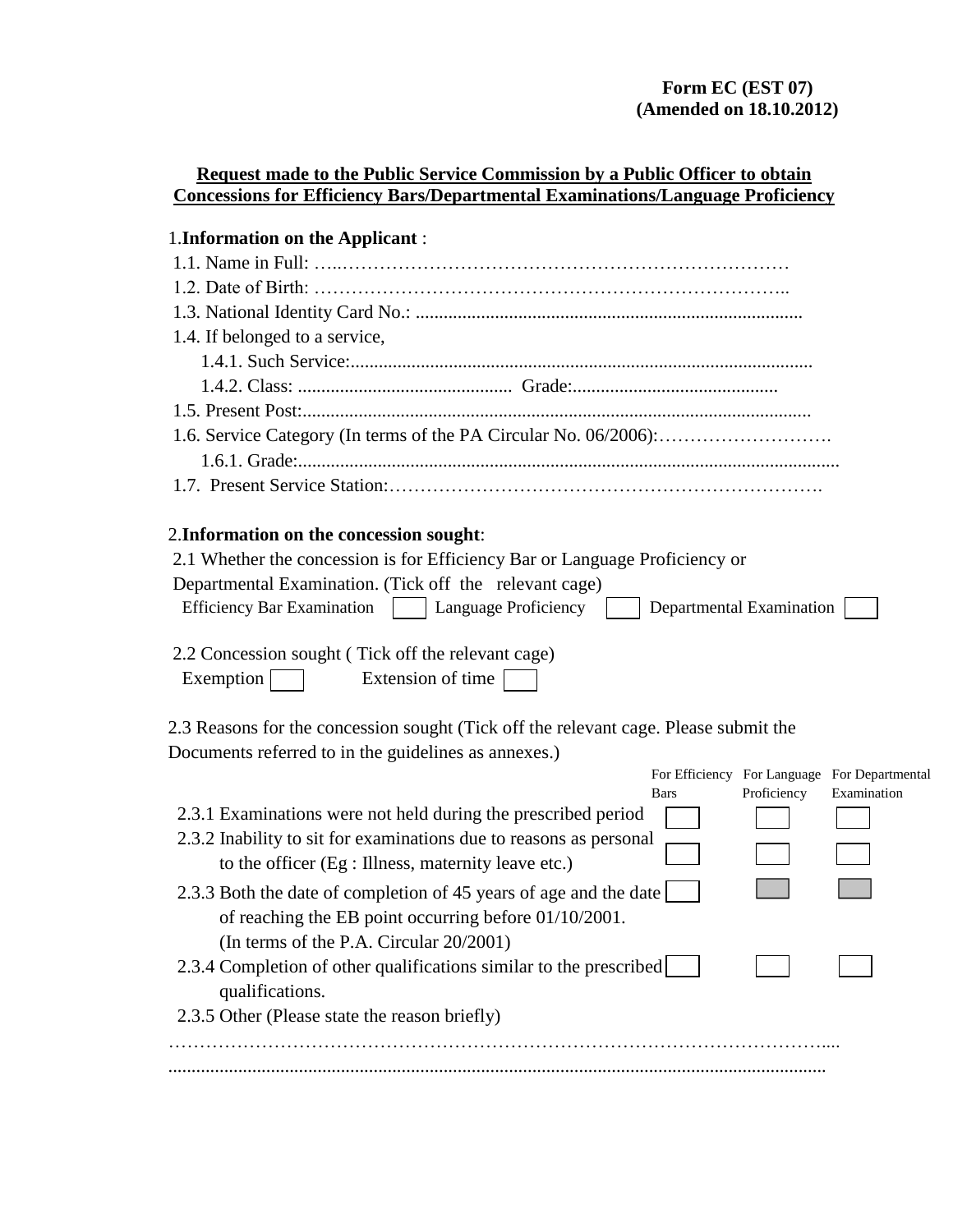### 3. **Information on the Efficiency Bar/Language Proficiency/Departmental Examination:**

#### **3.1 If the concession is sought for Efficiency Bar/ Departmental Examination,**

 3.1.1 Relevant Efficiency Bar/Departmental Examination :……………………… 3.1.2 Date of Appointment to the relevant Grade/Post :………………………………..... 3.1.3 Due date of reaching the EB point/Departmental Examination :……………………. 3.1.4 Date on which the Efficiency Bar/Departmental Examination has been passed, if any:………………………… 3.1.5 (a) State whether a concession period has been obtained for this Efficiency Bar/ Departmental Examination earlier?....................................................................

- (b) If so, state such concession periods below.
	- 1. ............................................................................................................................... 2. ...............................................................................................................................
	- 3. ................................................................................................................................
- 3.1.6 Period for which concession is sought:.........................................................................

3.1.7 Dates on which the Efficiency Bar/ Departmental Examination were held and whether the officer sat for such Examinations.

| Date on which the officer<br>was appointed/promoted to<br>the post relating to the<br>Efficiency<br>Bar/Departmental<br>Examination | Date on which the<br><b>Examinations</b> were<br>held from such date<br>up to date of passing<br>over of the<br>respective<br>Efficiency<br>Bar/Departmental<br>Examination | Whether the<br>officer sat<br>for the<br>Examination<br>held | Whether<br>passed or<br>failed | Reasons if<br>failed to be<br>present at the<br>Examination |
|-------------------------------------------------------------------------------------------------------------------------------------|-----------------------------------------------------------------------------------------------------------------------------------------------------------------------------|--------------------------------------------------------------|--------------------------------|-------------------------------------------------------------|
|                                                                                                                                     |                                                                                                                                                                             |                                                              |                                |                                                             |

### **3.2 If the concession is sought for language proficiency**,

3.2.1 Language Proficiency for which the concession is sought (Tick off the relevant cage)

| Sinhala |  |
|---------|--|
|         |  |
| Tamil   |  |
| English |  |
|         |  |

3.2.2 Due Date for the completion of Language Proficiency:…………………………… 3.2.3 Date on which the Language Proficiency requirement has been completed, if any : …………………………………………………………………………………………….